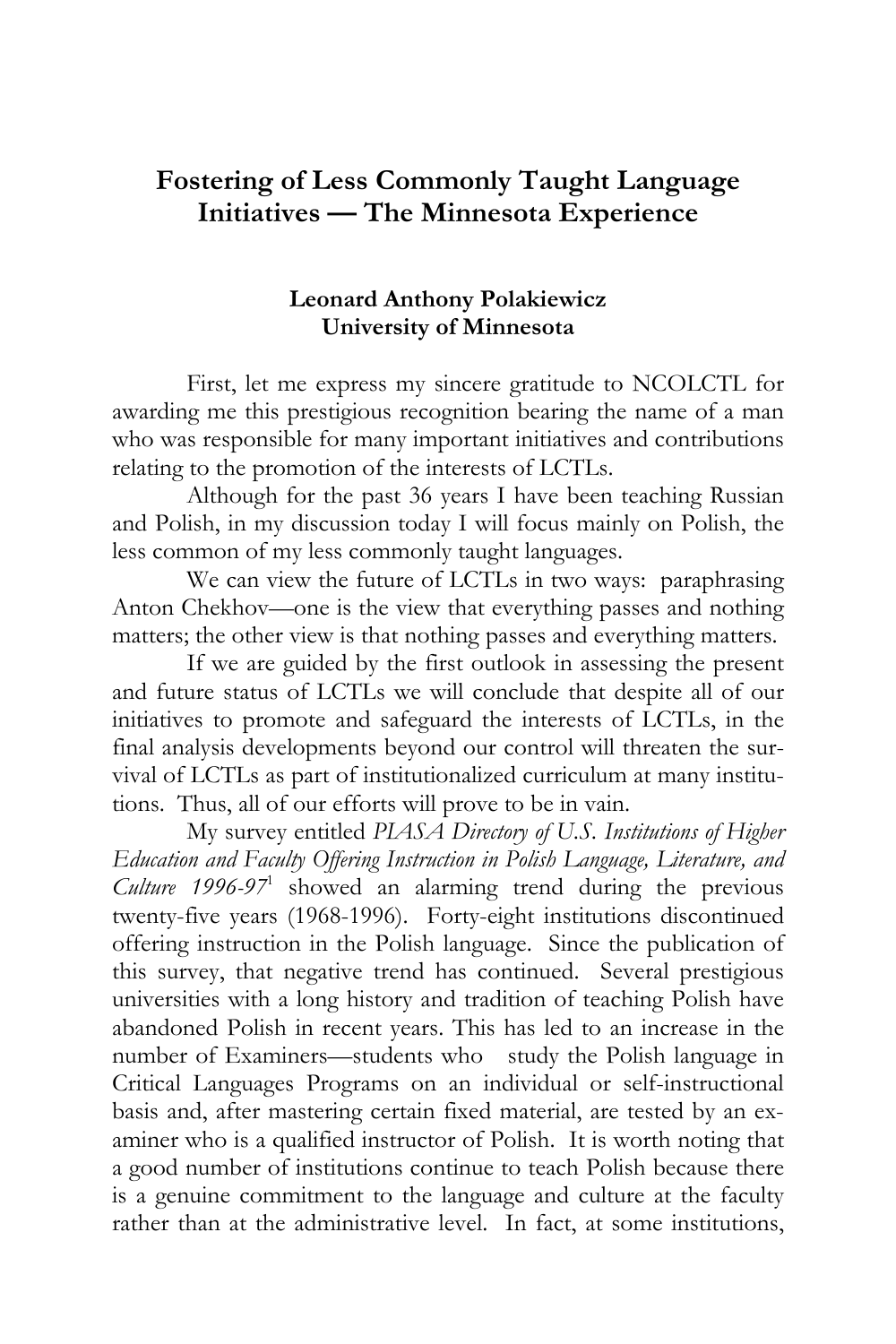Polish is offered only because the faculty teach it over and above their stipulated teaching duties. Common explanations given for discontinuing Polish language instruction are lack of student interest in Polish and budgetary considerations. Although this may indeed be true in the case of some institutions, it is hardly an accurate explanation for all of them. One suspects that, in actuality, at a good number of institutions Polish has been discontinued as a result of administrative policies of downsizing or restructuring and prioritizing in which Polish has been targeted as marginally relevant to the institution's academic mission. A number of departments were founded in the U.S. as primarily focusing on teaching Polish language, literature and culture. The Polish Department at the University of Wisconsin, Madison with its three prominent scholars, Zbigniew Folejewski, Edmund Zawacki and my dissertation adviser Xenia Gąsiorowska, is a case in point. Eventually, however, it became apparent that survival of Polish depended on working in combination with a Russian program, even if the latter assumed the leading role. This eventually became the paradigm for departments of Slavic Languages and Literatures in the U.S. During more recent years, this structure has begun changing and producing an adverse effect on Polish language and literature instruction. At some institutions, when a Polish instructor retires, he/she is not replaced. Instead, the Polish instructor's position is replaced by an instructor of Russian. Although such a move may be to the advantage of the Russian program, it is certainly to the detriment if not always the demise of Polish. The importance of a department's critical mass and enrollment-driven policies weigh heavily in these decisions. Despite this regrettable trend, Polish continues to maintain a presence at a significant number of institutions of higher education.

#### **Initiatives Fostering Student Study in Poland and Russia**

Personally I have been guided by the second outlook, i.e. that nothing passes, that all of our initiatives on behalf of LCTLs will have a positive impact. This has led me to creating initiatives fostering student study in Poland and eventually in Russia. Following laborious negotiations with the Polish authorities from 1981-1982 and extensive consultation with Al Balckum, director of the University of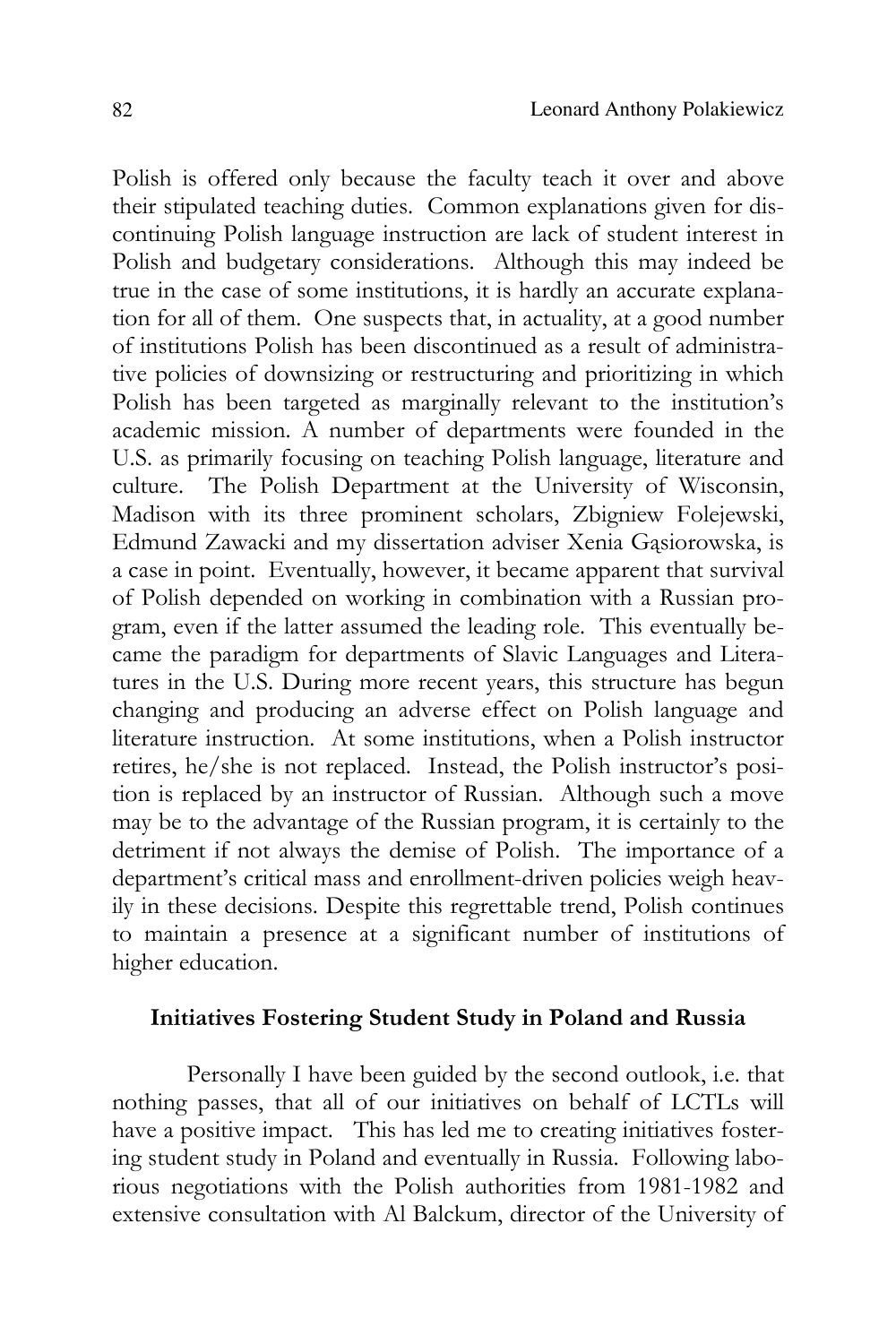Minnesota's Global Campus, in 1983 we established the program "Polish in Lublin Summer in Language and Culture" at Maria Curie Skłodowska University in Lublin, Poland, for students of Polish language, literature and culture. To implement this program many obstacles had to be overcome. The most serious one was the Polish government's refusal to approve any new cultural ties between the United States and Poland as a result of sanctions imposed upon Poland by the United States in reaction to Poland's declaration of martial law in 1981. Thanks to the courage and commitment on the part of the then Rector of Maria Curie-Skłodowska University, Professor Józef Szymański, the program was implemented and was in operation from 1984—1989. As onsite director of a study-abroad program in a country like Poland, with its then radically different system and in the midst of its distress, the demands on me as advisor were complex and varied, and they went far beyond the providing of typical academic advice. More than 100 University of Minnesota students and nearly 20 students from other American universities have benefited from this program. One indicator of the program's success is the fact that a number of students participated in it more than once. In 1992 we created another study abroad opportunity, this time for students of Russian language literature and culture to study at Herzen Pedagogical University in St. Petersburg, Russia. Al Balckum and I designed the Russian in St. Petersburg Study Program which was in operation during 1992—1996 and had more than 60 participants. From 1996 to the present I have been personally assisting in designing individual study programs at Herzen University. Nearly 20 students to date have benefited from this unique opportunity-course of study designed to meet specific interests of individual students including advanced Russian, Russian phonetics, language of the Russian Press, environmental problems, political and judicial reform, economic transformation, mass communication, etc., in Russia—none of these courses are available at the University of Minnesota and no other program in Russia offers such academic breadth. These initiatives have contributed to the institutionalization of opportunities for students of Polish and Russian at the University of Minnesota.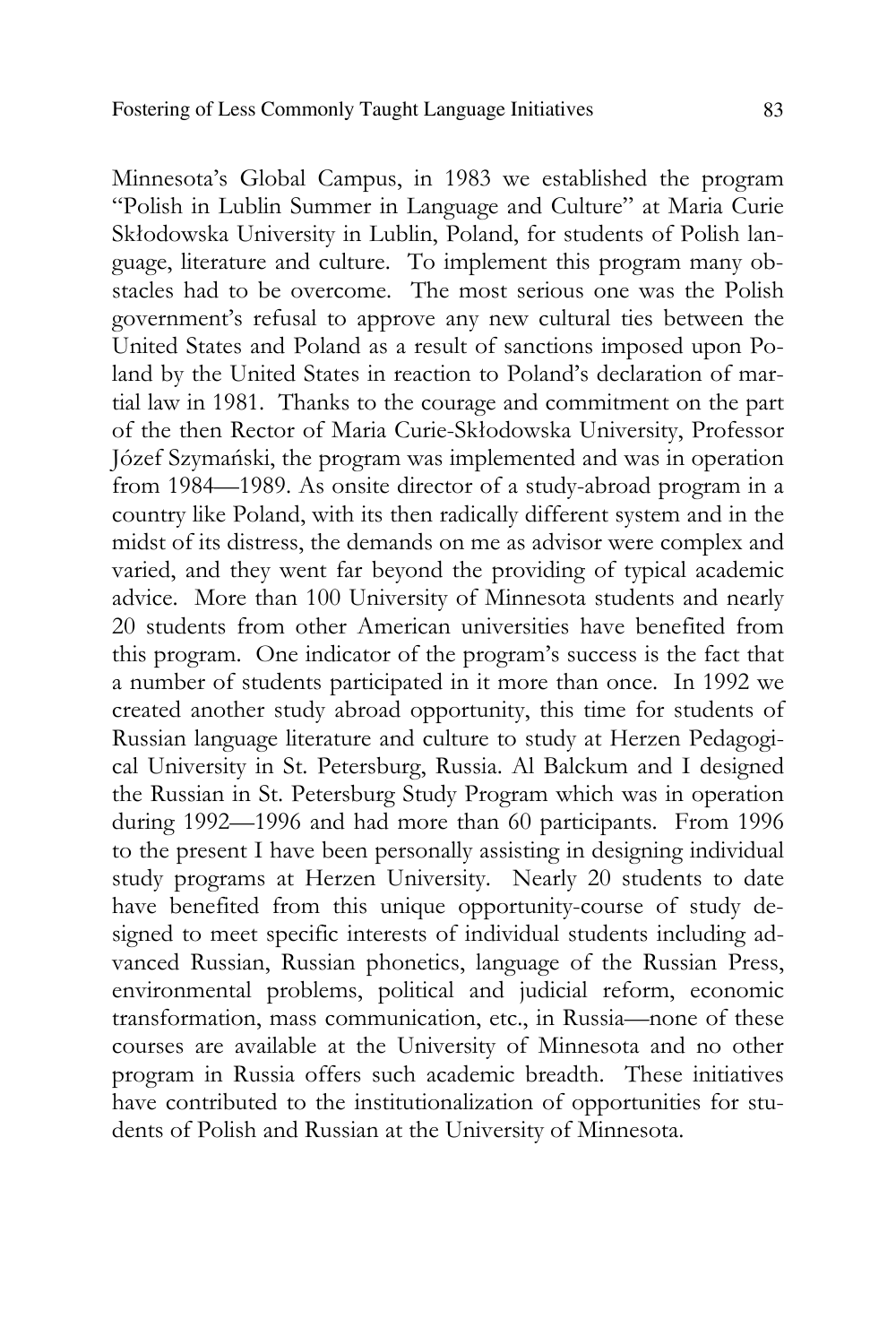#### **Initiatives Fostering Program Development**

Other initiatives that contributed to the institutionalization and continuing vitality of Polish and Russian at the University of Minnesota were initiatives that fostered program development. Some years ago it could have been said that while there was considerable interest among students at the University of Minnesota for information and instruction about the countries of Eastern Europe, there were but a few actual course offerings available to satisfy that interest. Such courses as there were, were available, for the most part, on an irregular and piecemeal basis. In the late 1980's I developed an undergraduate major program in East European Studies with primary emphasis on Polish studies. Through an aggressive and highly successful pursuit of external grant monies, we found a way to encourage 35 interested faculty from 20 University of Minnesota departments to develop and teach 40 new courses for the East European studies curriculum. This extremely rich curriculum was subsequently utilized in creating the Central-East European Track in the European Studies Major. Through a major U.S. Department of Education grant (1988-91), the Fulbright-Hays Group Projects Abroad for Poland (1989), and two major grants from the U.S. Information Agency (University Linkage Program for Poland and College and University Affiliation Program, 1989—1993 and 1995—2000) we found a way to introduce University faculty to the Polish situation on the spot and to give those who would teach the courses in East European Studies an intimate familiarity with the region. At the same time, and most importantly to our students, we brought academic specialists from Poland to our campus and made it possible to enrich their programs with a variety of courses relating to Poland in such diverse areas as art history, geography, sociology, and advanced Polish language, literature, and culture. Without enormous efforts, these courses, and therefore unique academic opportunities for students, particularly students of Polish, would simply not have been available on our campus. I recall going to Washington to confer with Dr. Ralph Hines regarding our plans to submit a grant proposal. To this day, I remember how helpful he was and I am sure his advice was responsible in no small way for the success of our proposal. I am also grateful to Maria Urbina who guided me through all of the USIA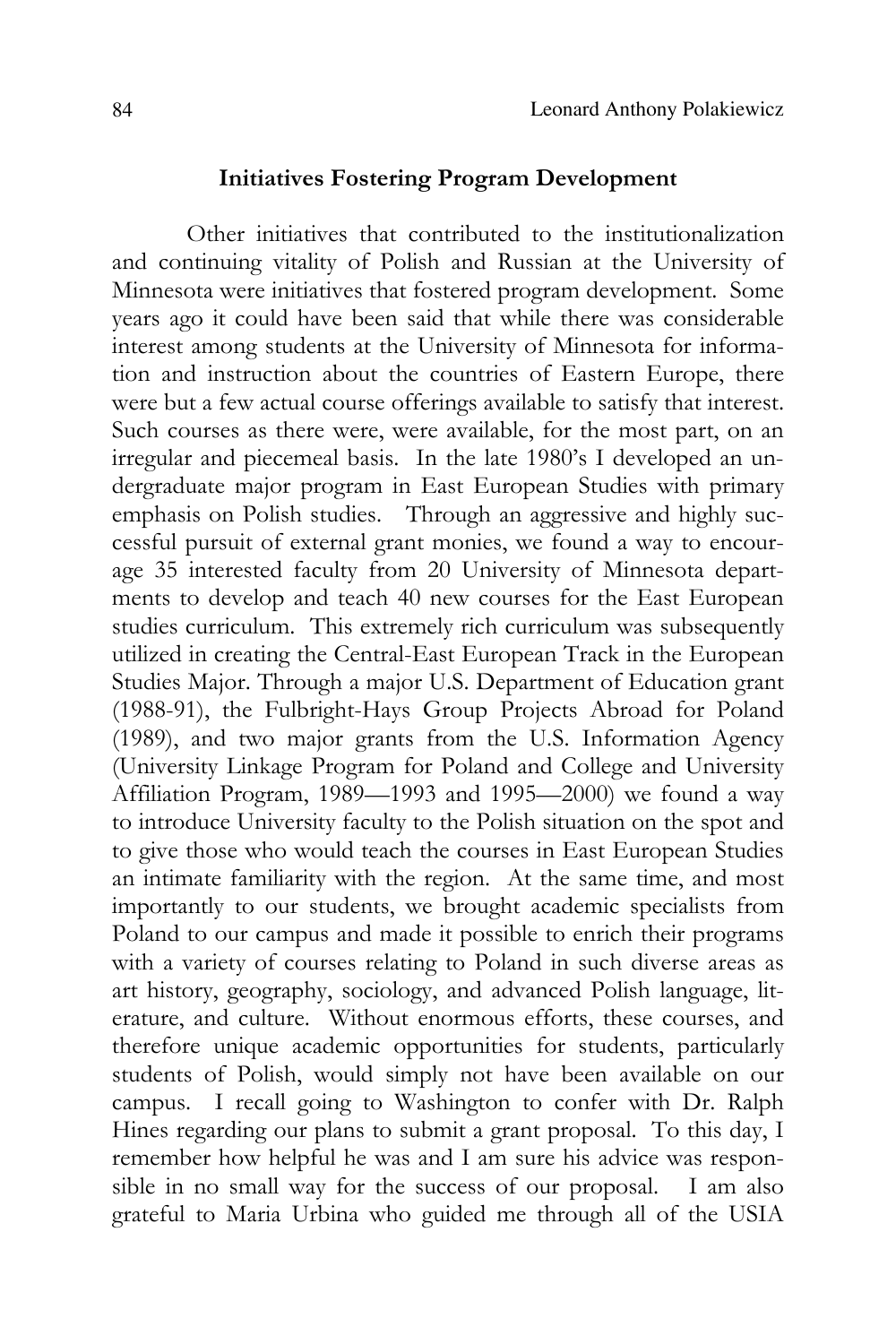grant years. As principal investigator for these grants, I managed the implementation of the proposed programs, including selecting faculty participants, assisting with travel documentation, arranging accommodations, managing the budget, and filing progress and final reports to the federal agencies. Our initiatives and accomplishments in program development required dedication, diplomacy and determination that, most importantly, have benefited students of Polish studies, particularly students of the less commonly taught language of Polish. Federal funding has been of critical importance in fostering our initiatives relating to the less commonly taught language of Polish. The new "national security language initiative" offers much-needed assistance in fostering the study of LCTLs. It is an excellent initiative, which will require long-term support to achieve the desired goals. Although I am happy that Russian is one of the LCTLs earmarked for support, I am disappointed that Polish is not on the list. However, I realize that present security needs differ from those of the cold war period.

### **Initiatives Fostering Faculty Development**

A highly successful faculty exchange agreement between the University of Minnesota and Maria Curie-Skłodowska University (MCSU) in Lublin, Poland was implemented in 1983. Most recently renewed in 1995, it remains one of the longest active and highly beneficial University of Minnesota exchanges. In 1993 the agreement of cooperation and faculty-student exchange between the University of Minnesota and Herzen Pedagogical University in St. Petersburg, Russia was signed. The agreement was renewed in 2001. I have served as director of the Polish exchange for more than 20 years and of the Russian exchange for more than10 years. The existence and functioning of these highly successful exchanges has been made possible due to our securing of federal funds and our commitment to the quality of the exchange. As part of my oversight of these exchanges, I made more than 40 trips to Poland and more than 10 trips to Russia.

One of the outstanding features of the various exchange grants that we obtained and administered has been their provision of the opportunity for University of Minnesota faculty to reside and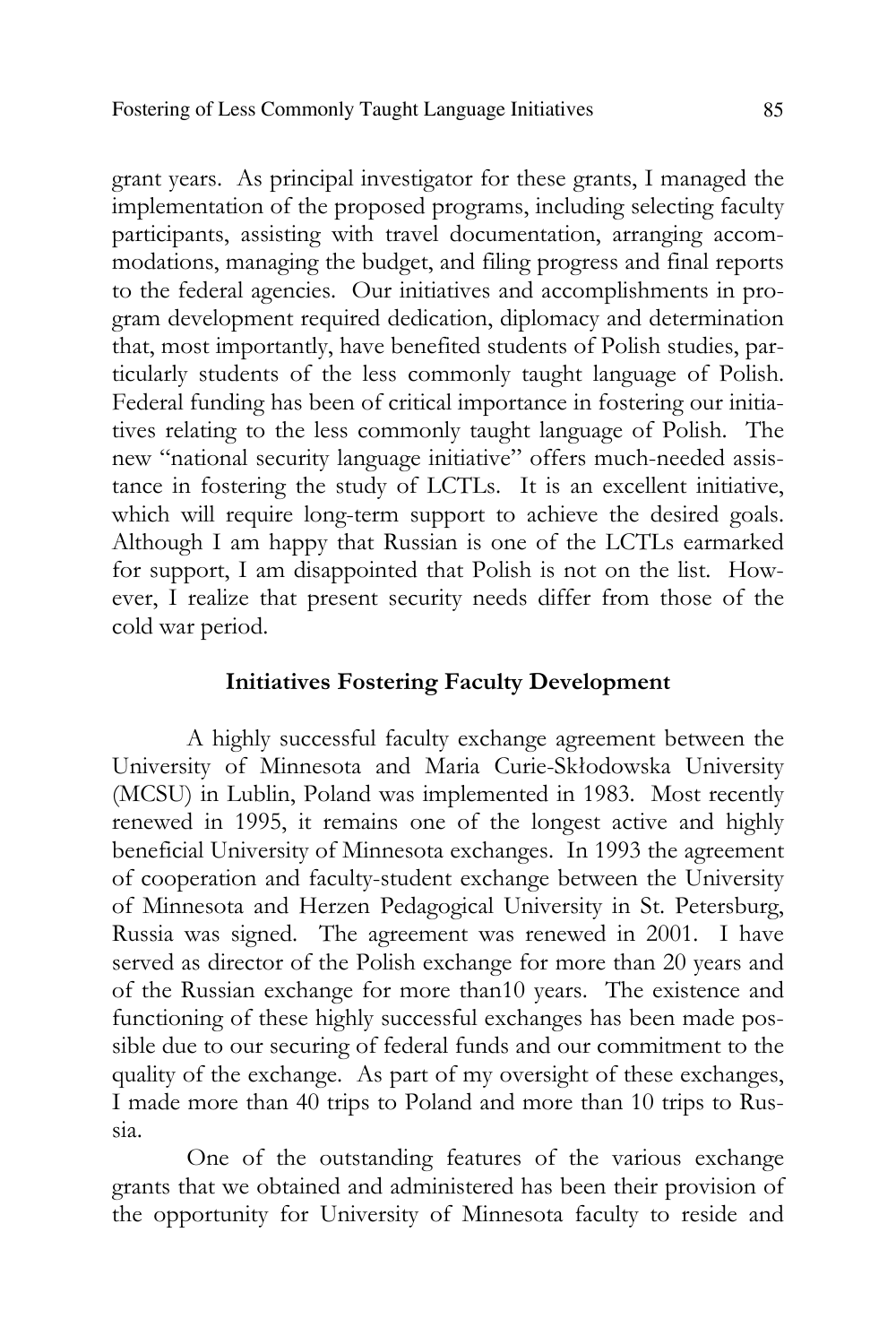teach in Polish universities for significant periods of time. The latest USIA grant made possible a four-way exchange involving faculty from the University of Minnesota, the University of Wisconsin— Milwaukee, Maria Curie-Skłodowska University, and The Catholic University of Lublin. The results have been impressive: 20 American faculty have taught at the two Polish universities and 20 Polish faculty have taught at the two American universities. This exchange has contributed in a major way to faculty development and also constitutes a good example of outreach. Having faculty from other disciplines involved in initiatives relating to Polish, has contributed to a very positive atmosphere of cooperation and recognition on their part of the significance of Polish studies. This relationship with faculty from other disciplines has been instrumental in maintaining a high campus profile for Polish, and, most importantly, has generated strong support for initiatives relating to Polish.

The University of Minnesota—Herzen Pedagogical University faculty exchange has also been very fruitful. To date, 12 Herzen faculty have taught in the Russian program at the University of Minnesota. They have greatly enriched our curriculum in Russian, broadened our students' knowledge of present-day Russia, and collaborated with our faculty on scholarly projects. Several of our faculty have participated in scholarly conferences organized by Herzen University and have had their papers published as conference proceedings. In many respects, this exchange has been of great mutual benefit. It has contributed both to the Russian and our faculty's development. A great deal of gratitude goes to administrators and colleagues at the University of Minnesota who have provided strong support of our initiatives. These include former Vice-President Robert Kvavik, Deans Fred Lukermann and Craig Swan, Thomas Noonan, chair of Russian and East European Studies, and of the Russian faculty in our department, most notably, Professor Gary Jahn. Without their support, we would not have been able to realize our dreams.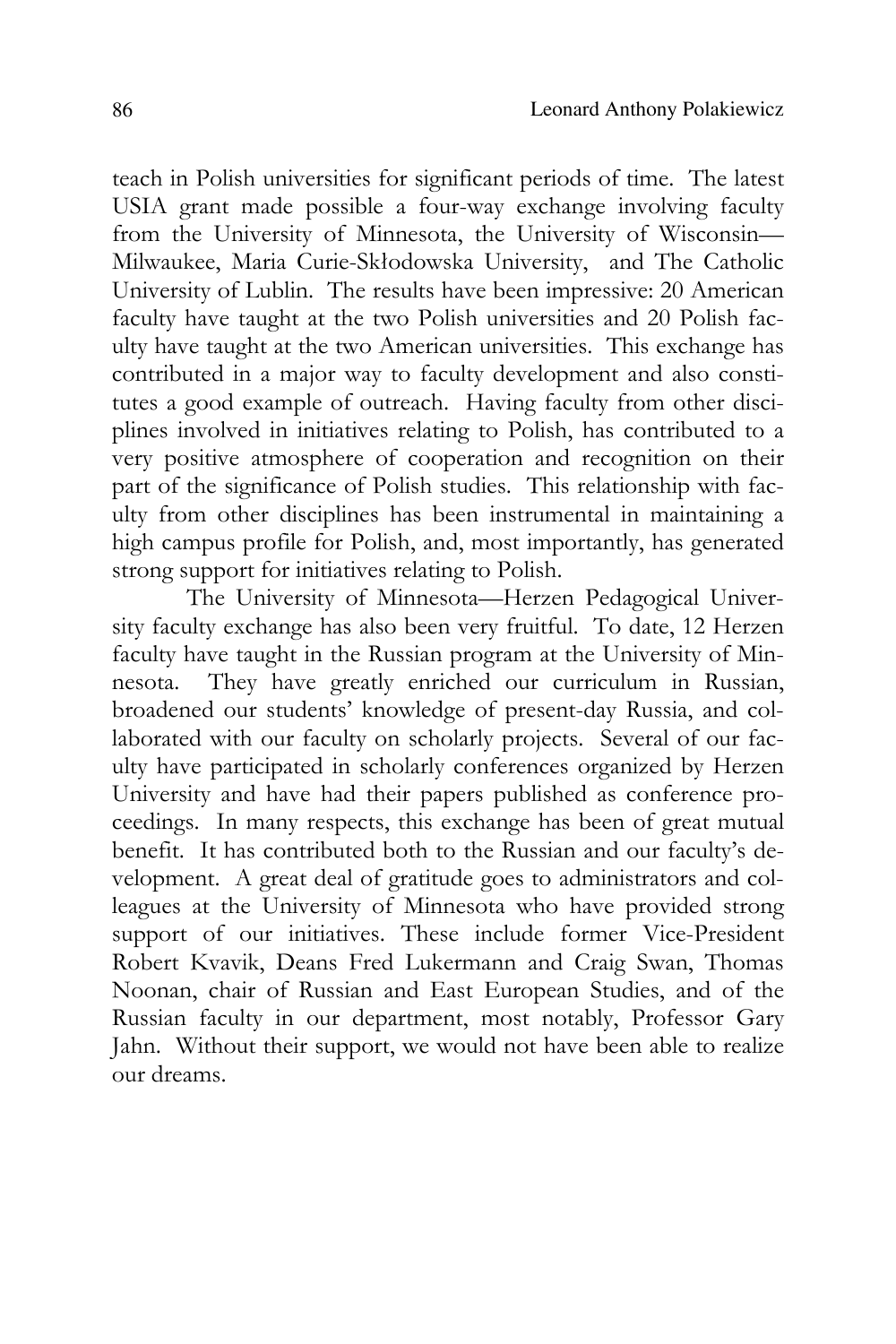# **Teaching and Scholarship Contributions to the Fostering of Polish Language, Literature and Culture Initiatives**

The paucity of good instructional materials for Polish has been a long-standing problem facing instructors of Polish. This became glaringly apparent when I conducted research for an article entitled "Polish Language Textbooks and Readers currently used in the United States" which was published in 2000.<sup>2</sup> I have personally tried to help fill this lacuna by preparing extensive sets of print and audio materials for use in the teaching of Polish language at various levels. Specifically, I have authored three textbooks: *Supplemental Materials for First Year Polish* (1991), *Supplemental Materials for Fifteen Modern Polish Short Stories* (1994), and *Intermediate Polish: A Cultural Reader with Exercises* (1999). The quality of these materials can be measured not only by the response of my students, but also by the fact that they have been adopted by other programs across the nation. In 1994 at the invitation of Professor Ray Parrott, then President of AATSEEL, I organized and chaired the National Committee on Language Learning Framework for Polish sponsored by NCOLCTL. The completed project was published by NCOLCTL on its website<br>www.councilnet.org/papers/PLLF.doc. Many thanks go out to www.councilnet.org/papers/PLLF.doc. NCOLCTL, and Richard Brecht in particular, for their support of this project. A revised and expanded version of *Polish Language Learning Framework* by Professor Joanna Radwańska Williams, Waldemar Walczyński, and myself was published by the Polish Institute of Arts and Sciences in 2002. My experience as a LCTL instructor has shown me that it is very important to make one's LCTL visible at one's university, and at the national and international levels. Thus, I have published a number of scholarly articles relating to Polish language instruction, presented more than 30 papers and lectures on Polish literature, culture, and language at national and international conferences, and organized and chaired more than 40 panels at regional, national and international conferences on Polish literature, culture, and "Teaching of Polish: Methods and Materials." I have tried to maintain a consistent commitment to the interrelationship and mutuality of the various dimensions of my service to the fostering of initiatives with respect to Polish as a less commonly taught language.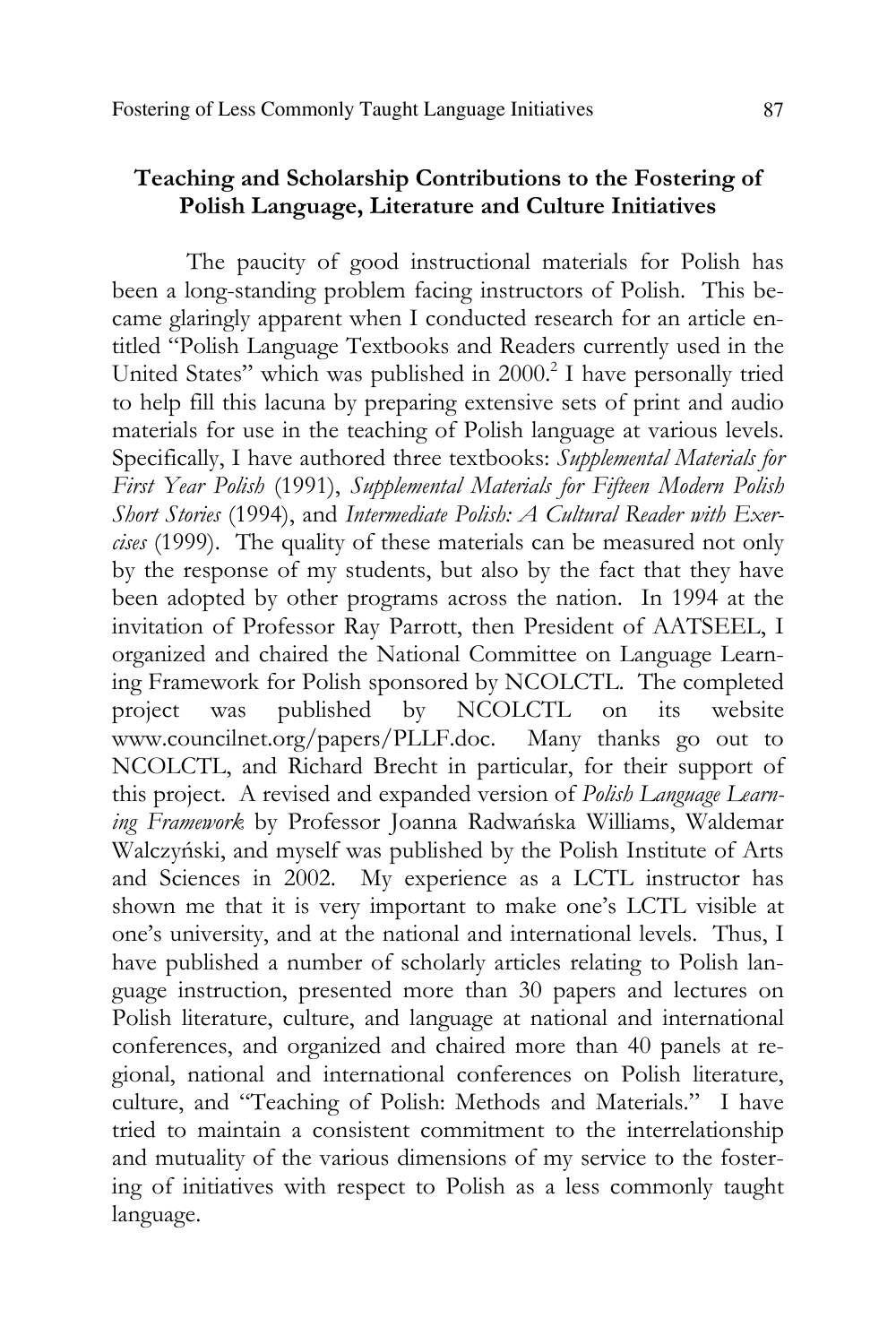At times we may become discouraged in our efforts to foster LCTL initiatives and we may think they are impossible to realize yet we need to keep trying, otherwise we will never know whether we could have succeeded. As teachers of LCTLs we need to strive to become model teachers, strive to contribute to our scholarly field, and strive to contribute in the area of service. The latter is much more vague than the other two—it can consume much of our energy unless we succeed in finding an appropriate balance for our activities. The balancing act is perhaps our most difficult task and our greatest challenge.

What initiatives need to be undertaken or how can we help ourselves to ensure the survival of LCTLs? Let me use Polish as an example:

1. provide interesting and engaging instruction

2. focus on using the most current teaching materials and pedagogical tools

3. be informed about the most recent developments in the LCTL field

4. seek funding—federal, college, and community or fraternal

5. organize your own or promote existing study abroad programs

6. create collaborative projects such as faculty exchanges 7. maintain good relations with administrators at your institution and other instructors of LCTLs as well as the more commonly taught languages. As Laurel Rasplica Rodd has so aptly stated, we LCTL instructors "need each other"3

8. popularize your program and the language by getting others involved

9. maintain good relations with your local ethnic community

 It is clear more than ever that all institutions cannot offer all LCTLs; however, as many LCTLs as possible should be offered nationwide. American education will benefit greatly from the increased variety of LCTLs taught. In this age of globalization and emphasis on cultural diversity, administration officials need to think carefully